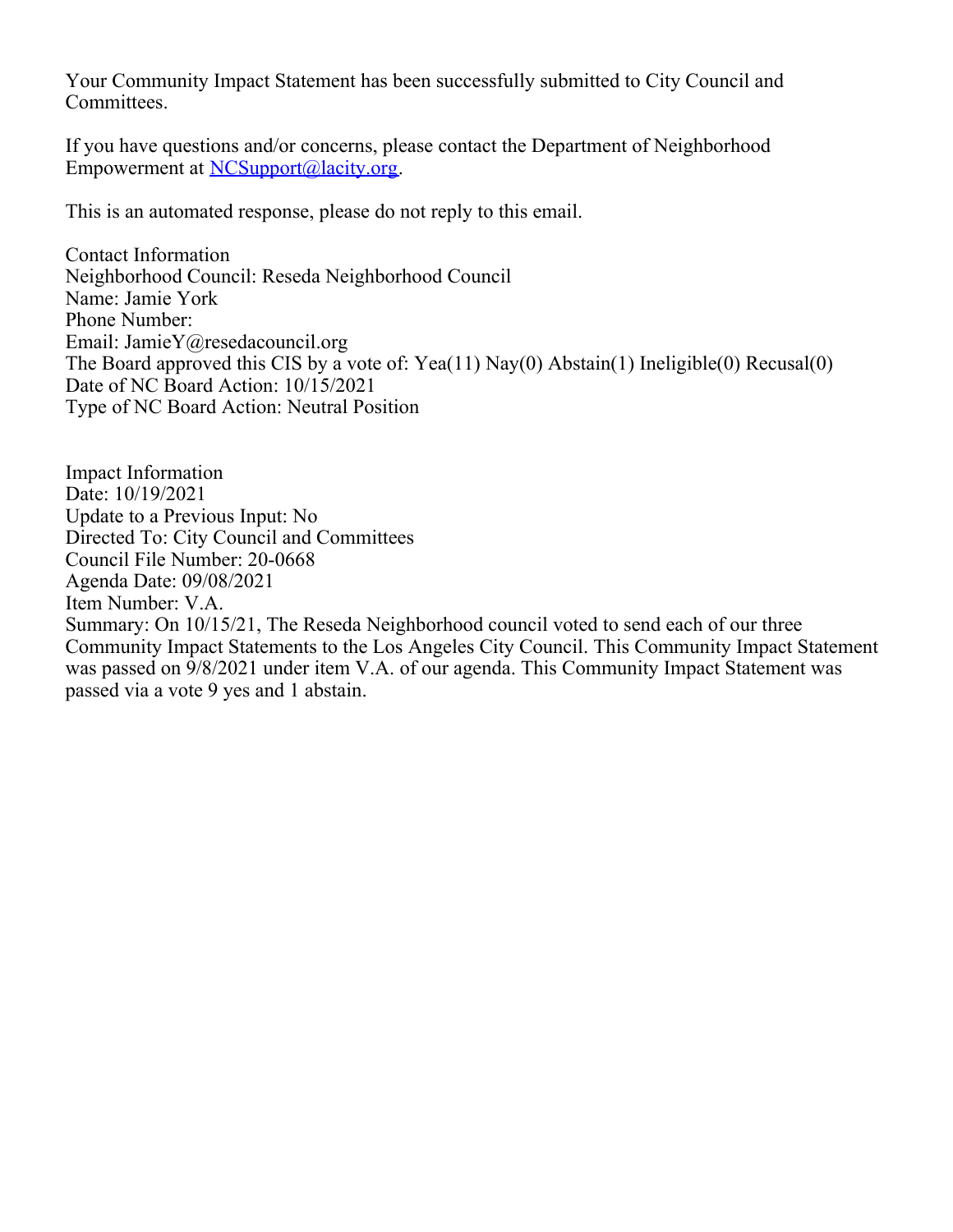

**Reseda Neighborhood Council**

**DJ FRANK PRESIDENT MARVIN CHOWDHURY** VICE-PRESIDENT **JAMIE YORK SECRETARY ANGELA SABORIO TREASURER MICHELLE GALLAGHER** PARLIAMENTARIAN **VICTOR SABORIO** SERGEANT-AT ARMS

## **THOMAS BOOTH SHARON BREWER KARLA ESCOBAR REEMA HAQUE JENNIFER HUNT GUDERNATCH MAYA HWANG GUILLERMO MORALES-VITOLA ANAT INDIG-PEDDICORD JOE PHILLIPS MARIA SKELTON**

The Reseda Neighborhood Council requests that the Los Angeles Redistricting Commission place the neighborhood of Reseda in only one council district. At present, Reseda is divided into two council districts with the majority of our neighborhood in Council District 3 and a north-northeastern section in Council District 12. Historically, this division between council districts has not served the stakeholders of Reseda well. Regardless of which council district Reseda is placed into, we would prefer to not have our community arbitrarily split between districts. We believe that the split causes a diffusion of responsibility by our Councilmembers, particularly along the areas where the dividing lines occur. Additionally, Roscoe Boulevard and Reseda Boulevard are two streets in Reseda that are part of the High Injury Network under Vision Zero and are where dividing lines occur. Where these streets do not mark the dividing lines between communities, we believe Reseda would benefit from not having these particularly dangerous streets divided between Councilmembers.

Please see attached map.